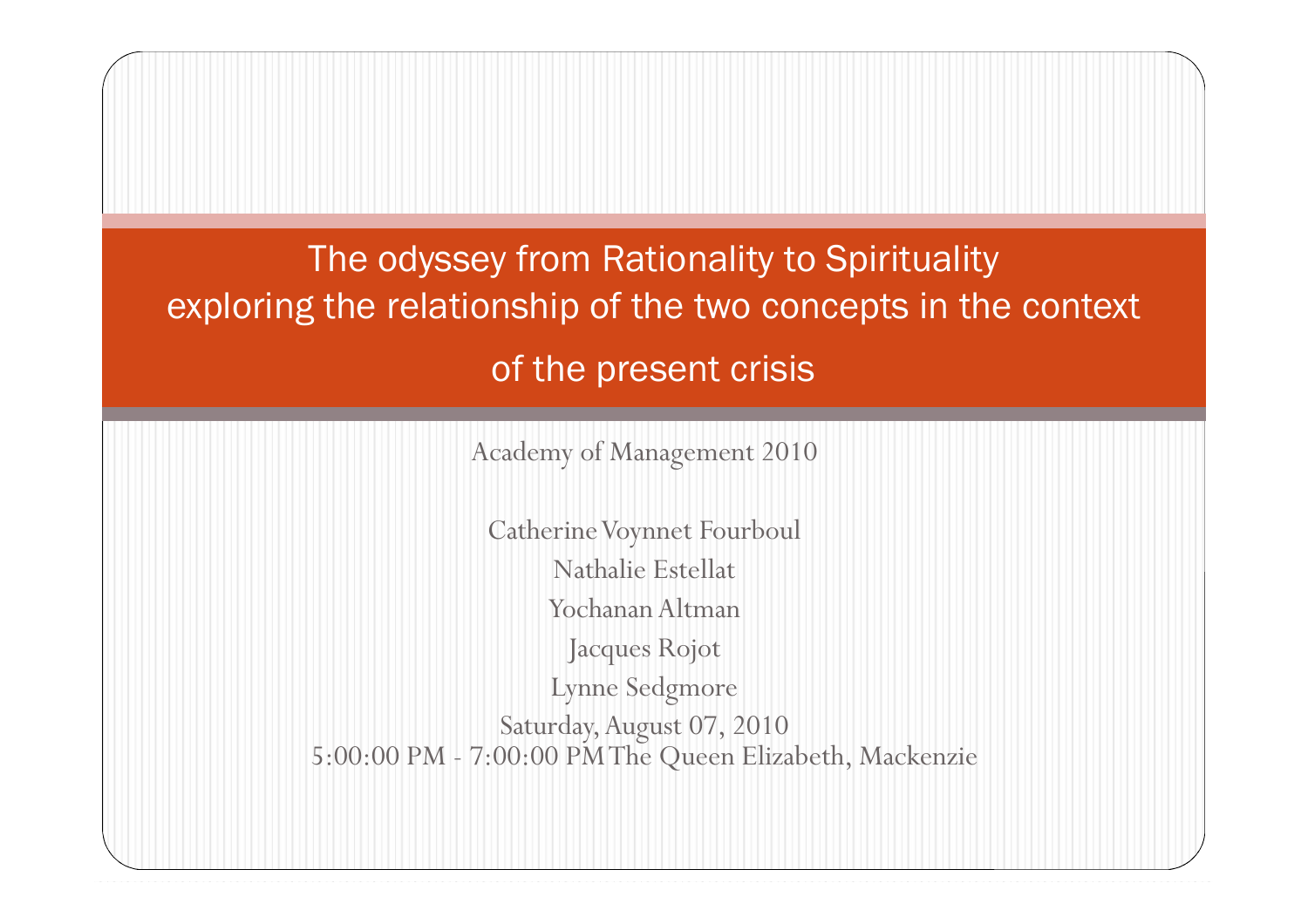### **Scheduling**

#### $[5 - 5.13]$  -

- 10' delay starting
- 3' intro / yochanan

#### $[5.13 - 5.33]$  – French Rationality

- 20' : Jacques Rojot
- $10'$ : questions

#### $[5.33 - 5.58]$  – The context of the crisis

- 20' : Lynn Sedgmore
- 5' : translation byYochanan

#### [5.58 - 6.23 ] – Awakening with a practical exercice

• 25': exercices / Nathalie Estellat ( cardiac coherence)

#### [6.23 – 7.00] – Spiritual development model

- 15': Integrating Model of leaders / Catherine Voynnet
- 20' : Discussion / exchange of ideas, experience and know-how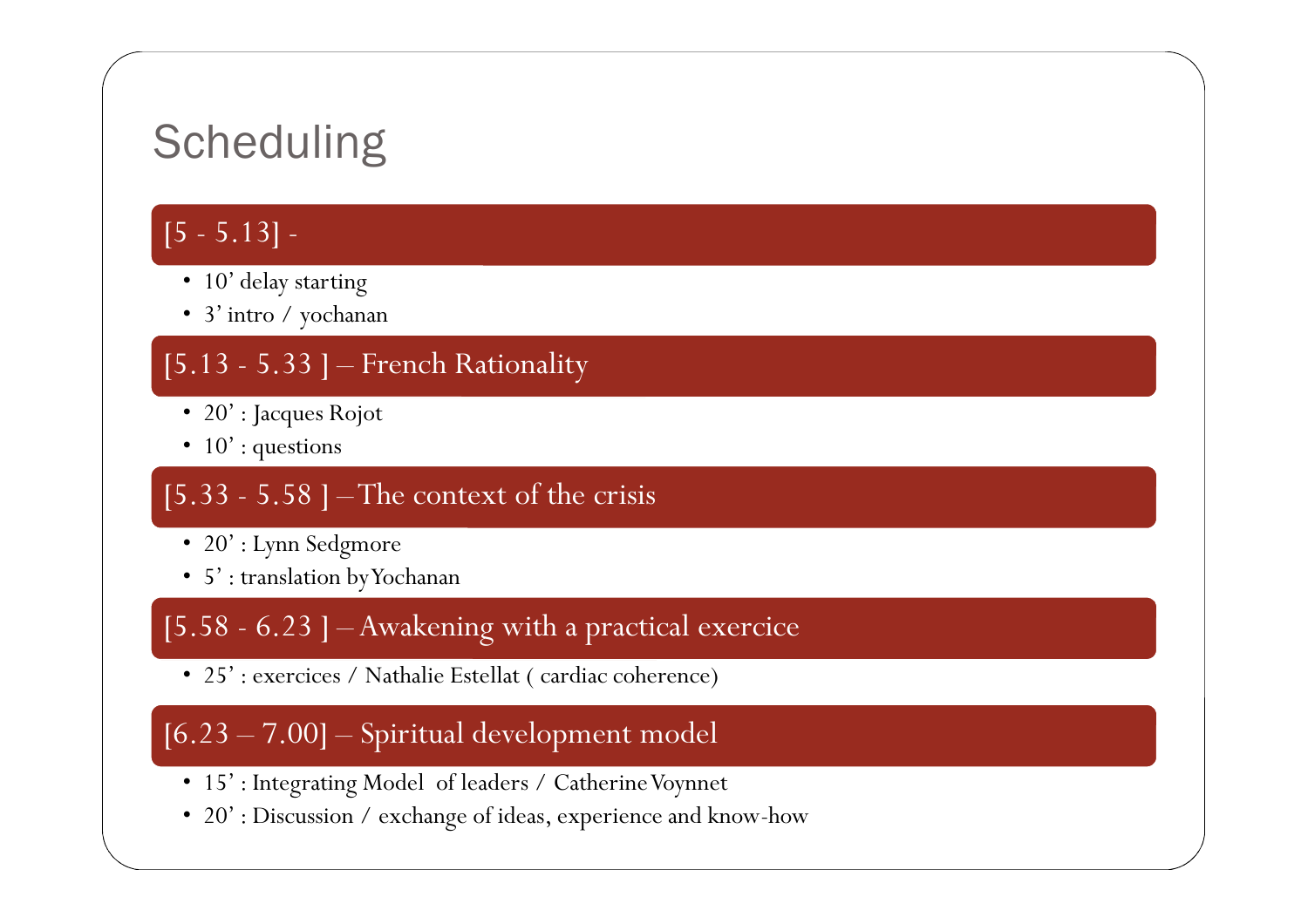### Catherine Voynnet Fourboul

#### Leadership passages and spirituality **A Qualitative Research**



MAKE OR BREAK A LEADER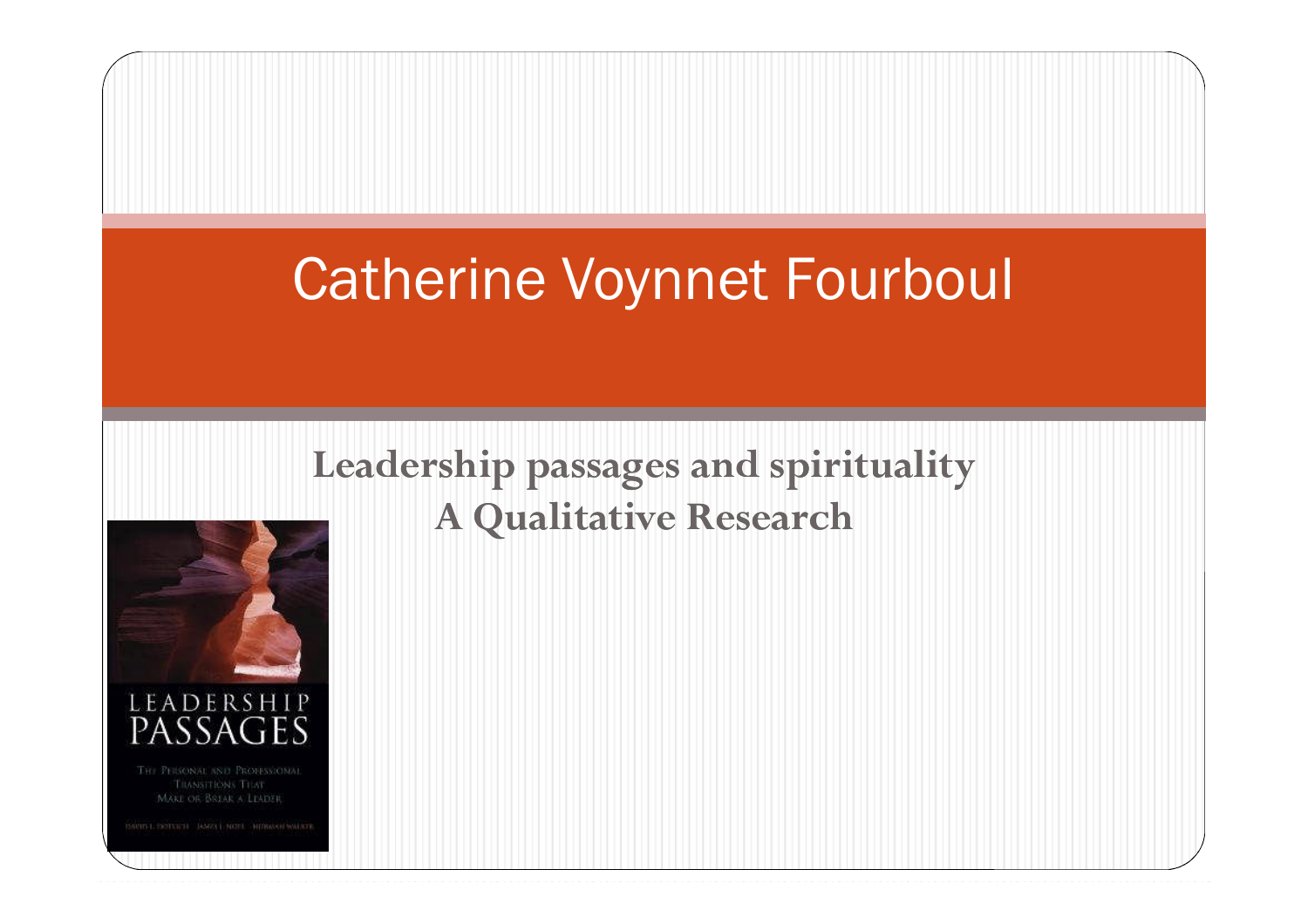## Methodology

- **Qualitative research**
- **Grounded theory approach**
- **Question raised**: what is the role of spirituality in helping to arouse, direct, mediate and sustain leaders in periods of passage?
- **Sample**: 20 french leaders evolving in medium and large french companies
- **20 recorded interviews** (1h30 average length) in 2009-2010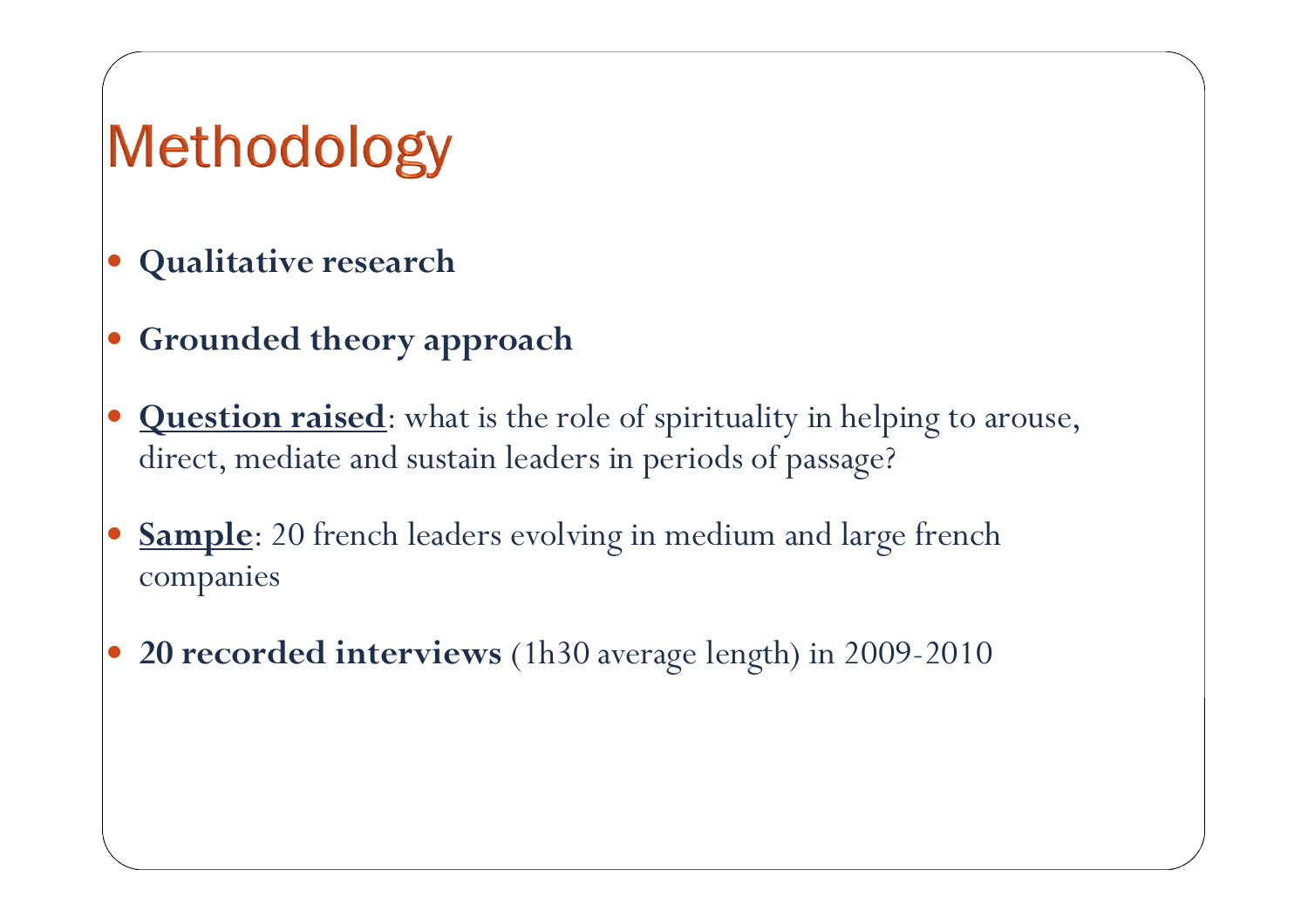## **Sample description**

| $\#$           | <b>Title</b>                    | M/F age | <b>Company (workforce-sector)</b>                                                              |
|----------------|---------------------------------|---------|------------------------------------------------------------------------------------------------|
| $\mathbf 1$    | <b>Financial Director</b>       | M 49    | 26000 - Retailing                                                                              |
| $\overline{2}$ | <b>Branch CEO</b>               | M 60    | 32000 - Retailing, Mines, Food industry                                                        |
| 3              | <b>HRD</b>                      | M 63    | 53700 - Construction industry                                                                  |
| 4              | <b>Managing Director</b>        | F 45    | 1000 - Energy                                                                                  |
| 5              | <b>CEO</b>                      | M 50    | 13300 - Construction industry                                                                  |
| 6              | <b>HRD</b>                      | M 49    | 65000 - Water & Waste management                                                               |
| $\overline{7}$ | <b>CEO</b>                      | M 51    | 170 - Textile Industry (member of the steering committee of<br>the employer association MEDEF) |
| 8              | HRD then coach                  | F 48    | 30 000 - Catering (independent)                                                                |
| 9              | HRD (former)                    | F 60    | 89 000 - Bank (now retired)                                                                    |
| 10             | Managing Director of a Division | M 48    | 18 000 - Steel tubes Industry                                                                  |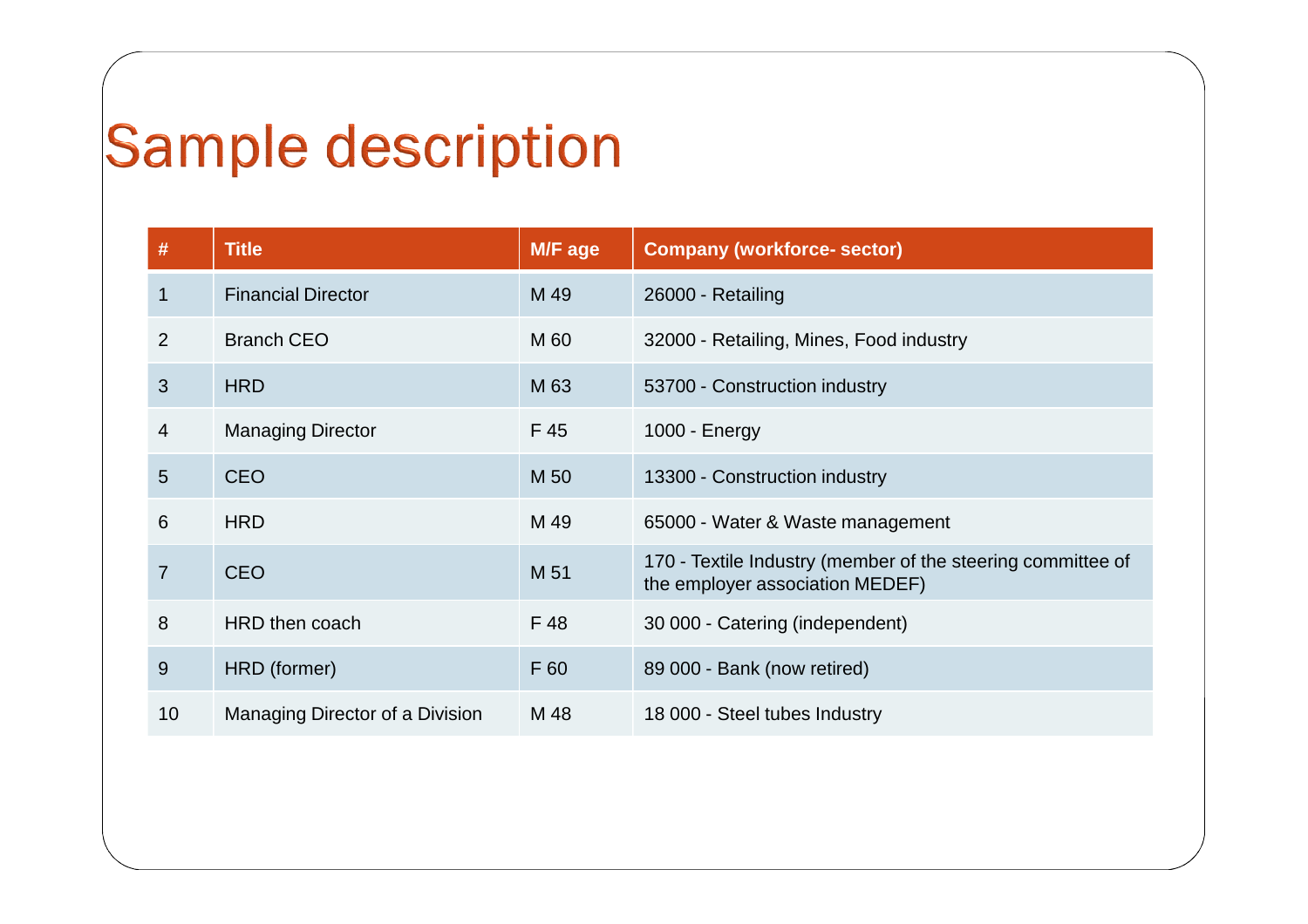# Synthesis (1/2)

| $N^{\circ}$ | <b>Leaders</b>            | <b>Passages</b>                                                                         | Spirituality                                                                                                                                                                                                |
|-------------|---------------------------|-----------------------------------------------------------------------------------------|-------------------------------------------------------------------------------------------------------------------------------------------------------------------------------------------------------------|
| #1          | <b>Financial Director</b> | Being acquired/merging,                                                                 | Difficulty to define spirituality due to bad<br>consideration on previous religion experience :<br>mistrust but alignment with values (respect) -<br>dominance of rationality                               |
| #2          | <b>Branch CEO</b>         | Coping with a bad boss, Accepting a<br>stretch assignment                               | Positive connection between spirituality and religion<br>even if spirituality is seen as different. Link between<br>passages (hardship) and spirituality - other<br>possibilities of dev. Helped by friend. |
| #3          | <b>HRD</b>                | Firing people                                                                           | Difficulty to express himself about spirituality -<br>focused on values and alignment with his own mission<br>- introversion                                                                                |
| #4          | <b>Managing Director</b>  | Living in a different country or<br>culture, Personal upheavals : illness,<br>and death | Very at ease and talkative about spirituality and the<br>connection between two leadership passages and her<br>spiritual experience. Use of coaching.                                                       |
| #5          | <b>CEO</b>                | Dealing with significant failure for<br>which you are responsible                       | Not at ease about defining spirituality but<br>implementing it through love and talent development.<br>Considered as exemplar and iconoclast in the Cie                                                     |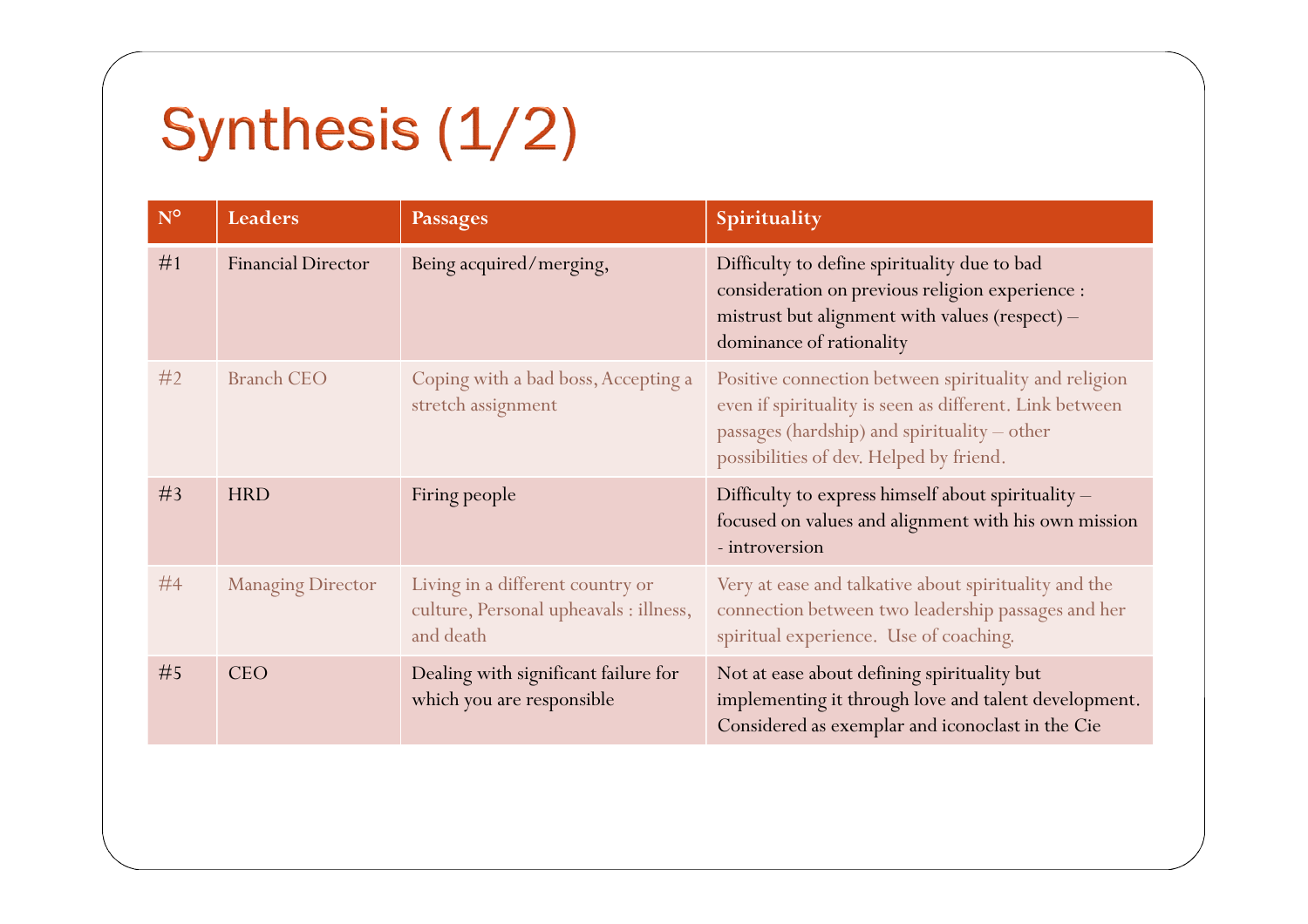# Synthesis (2/2)

| $N^{\circ}$ | <b>Leaders</b>                            | <b>Passages</b>                                                                                                           | Spirituality                                                                                                                                                                                                                                        |
|-------------|-------------------------------------------|---------------------------------------------------------------------------------------------------------------------------|-----------------------------------------------------------------------------------------------------------------------------------------------------------------------------------------------------------------------------------------------------|
| #6          | <b>HRD</b>                                | Accepting a stretch assignment<br>Personal upheavals : illness, and<br>death                                              | Very talkative about spirituality, identified as a<br>catholic HRD, responsibility and balance are guiding<br>his reflection. Deep self reflection (self<br>development) also about great leaders in France.                                        |
| #7          | <b>CEO</b>                                | Moving into a leadership role for<br>the first time, Dealing with<br>significant failure for which you are<br>responsible | The notion of grace and the use of intuition help him<br>to overcome the second passage. His family gives him<br>a strong balance. He is not inclined at looking for an<br>external spiritual help, has an attitude of observation<br>and analysis. |
| #8          | HRD then coach                            | Losing faith in the system                                                                                                | The connection passage and spirituality is obvious.<br>She is deeply rooted in spirituality even if French<br>institution are not a facilitator. Use of coaching.                                                                                   |
| #9          | HRD (former)                              | Accepting a stretch assignment                                                                                            | Opposed to hyper rationality. Intellectual<br>demand. Ability to position oneself into sth<br>larger. Tension pulling oneself towards sth<br>ideal.                                                                                                 |
| #10         | <b>Managing Director</b><br>of a Division | Accepting a stretch assignment                                                                                            | Not at ease about defining spirituality . Synonym of<br>values like fidelity, transparency and<br>religion.                                                                                                                                         |
|             |                                           |                                                                                                                           |                                                                                                                                                                                                                                                     |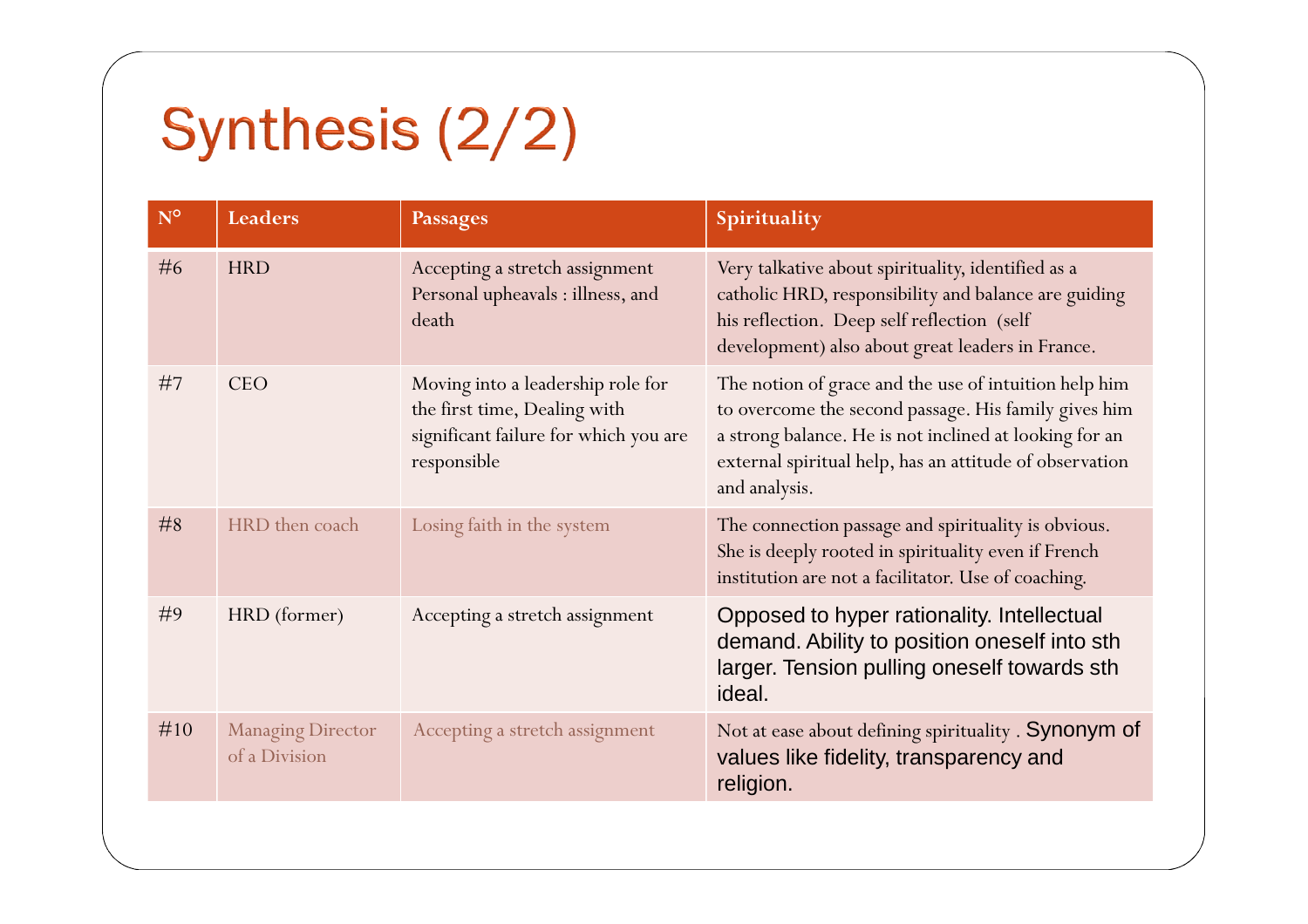## Spirituality and rationality – tension and evolution journey for leaders

|                    |     | Spirituality                                                                                                                                                                             |                                                                                                                                                                                                                                                                       |
|--------------------|-----|------------------------------------------------------------------------------------------------------------------------------------------------------------------------------------------|-----------------------------------------------------------------------------------------------------------------------------------------------------------------------------------------------------------------------------------------------------------------------|
|                    |     |                                                                                                                                                                                          | $+$                                                                                                                                                                                                                                                                   |
| <b>Rationality</b> | $+$ | 1- Insists on the limits of rationality<br>and is not open to spirituality<br>Low awareness, the starting point of<br><b>learning</b>                                                    | 3- Questioning the assumptions of<br>rationality on account of an event, an<br>awareness of our own limits, a desire to<br>open up to other possibilities - A<br>difficulty to reconcile the two<br>dimensions - Crises and rejection of the<br>limits of rationality |
|                    |     | 2- Rationality as considered as an<br>ideal, a reference that is shared and<br>politically correct, acceptable et<br>reproducible<br>Rationality as being implemented and<br>experienced | 4-Synchronicity: the unification of both<br>concepts, reconciling and enriching<br>both dimensions                                                                                                                                                                    |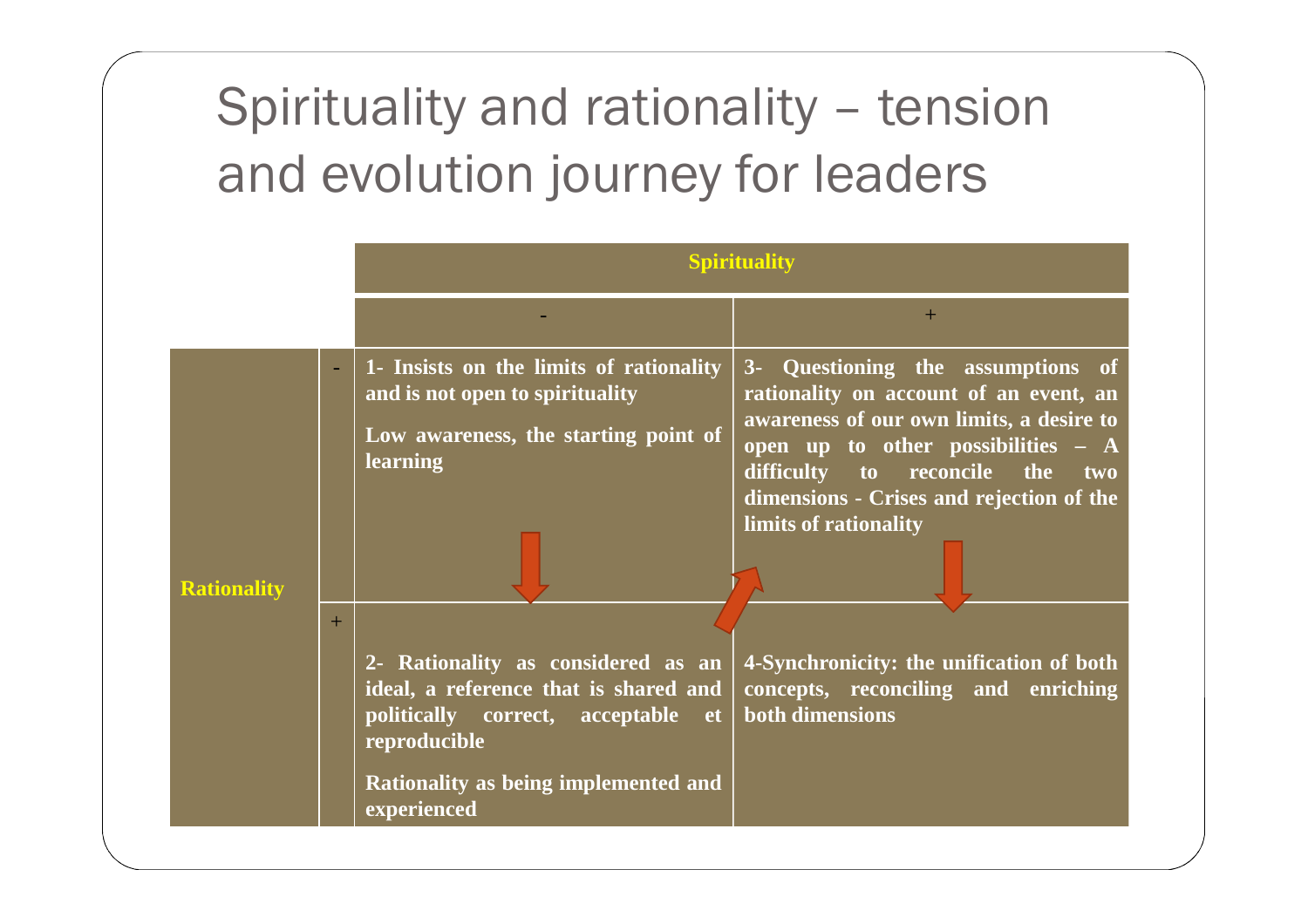### Quadrant 2: high rationality, low spirituality / the purely rational approach

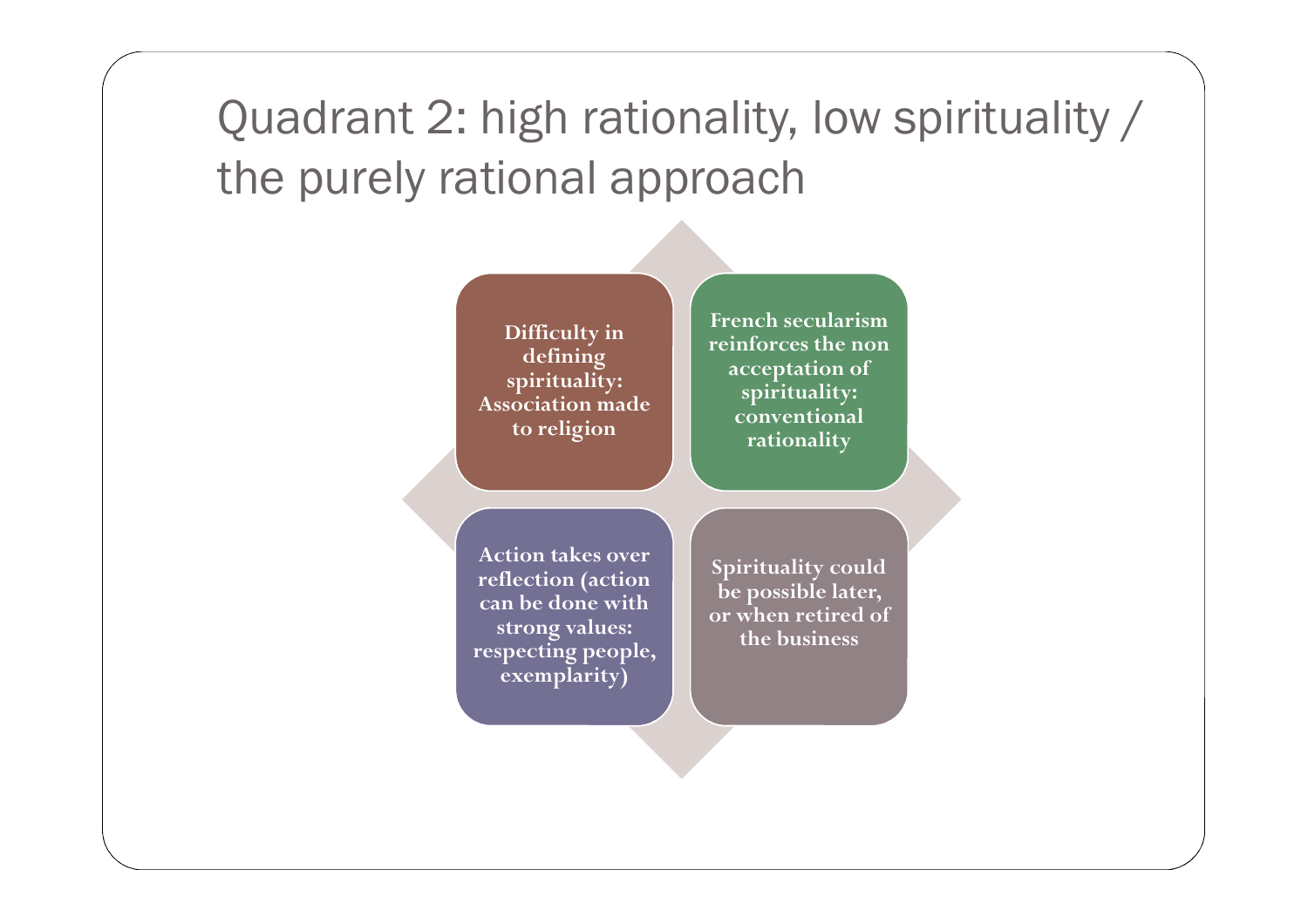#### Quadrant 3: low rationality, high spirituality / leaders focused solely on spirituality

*My upbringing and my environment have given me a good relational capacity and acceptance of others, which enables me to be accepted easily by everyone. I am always sensitive to others, it is always something very important for me to get to understand others, to show empathy, and I can empathize and connect well with people. I feel easily connected to others. People can easily get along with me .. .I hate pure, hard rationality. It's something I try to inculcate to my colleagues. First and foremost, try to get a feeling of things.# 2*

*One must be credible in day by day action, be in line with what you say and to make them dream, to ensure that people say: this is the chance I've been waiting for. It is essential.This is related to the spiritual, to the extent one believes in man. There is always something good to get out of every person. # 2*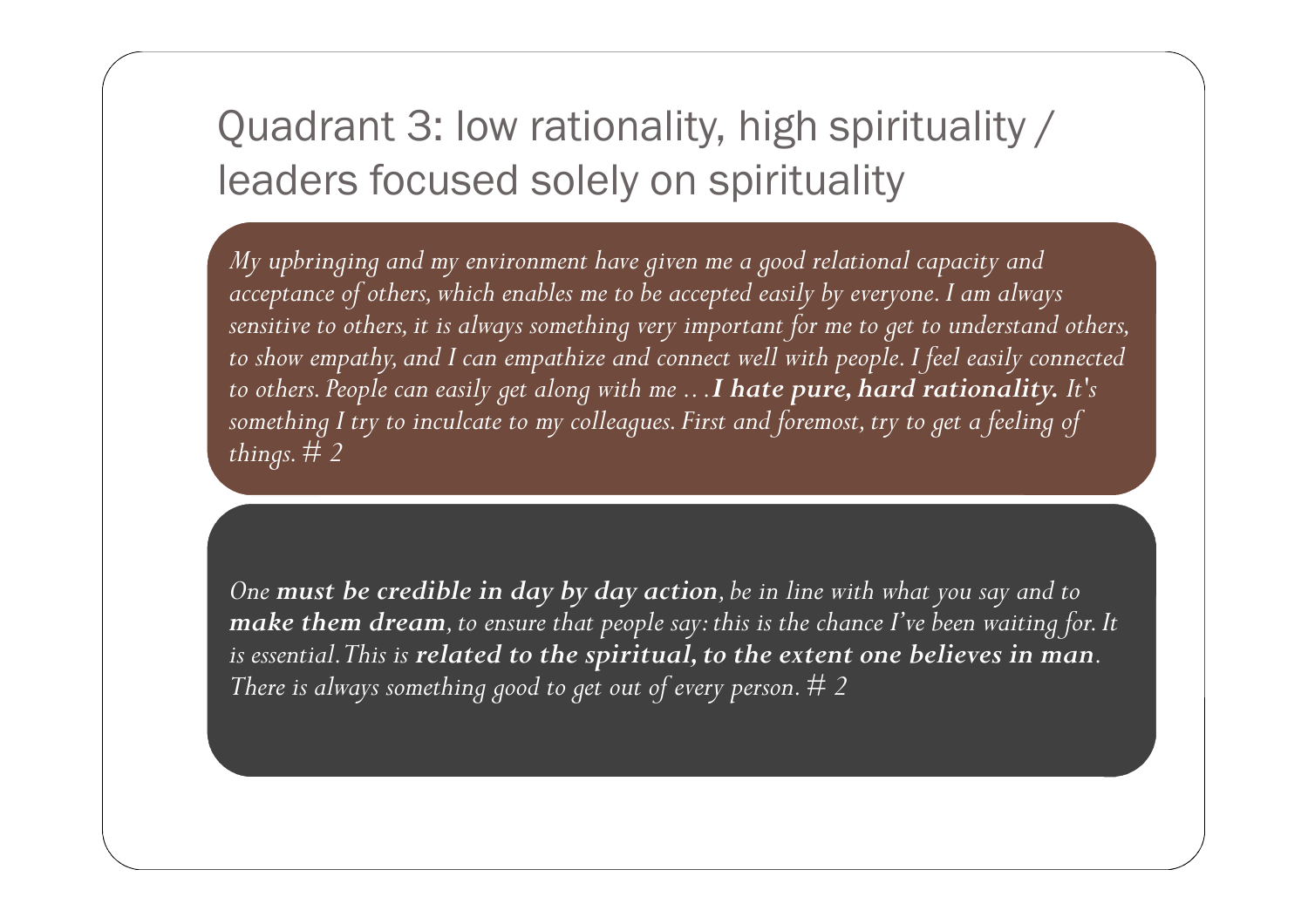## Quadrant 4: high rationality, high spirituality

Importance of the rationality model in France

In France, spirituality in the workplace is out of the question : a transgression in French companies

Leaders reported "a lack"

Action and passion given to action lead to the spiritual expression

*Something is missing because the enterprise does not foster spirituality. I am passionate about sustainable development and I see that it is beginning to lead to a spiritual dimension. It is somewhat the same as, a little while ago, what was said about corporate citizenship. This concretely means training drives, the fact of getting the staff to evolve within partnerships with developing countries like Cuba, which we have been conducting for ten years with over 3000 people, with all the infrastructure that it implies. # 5*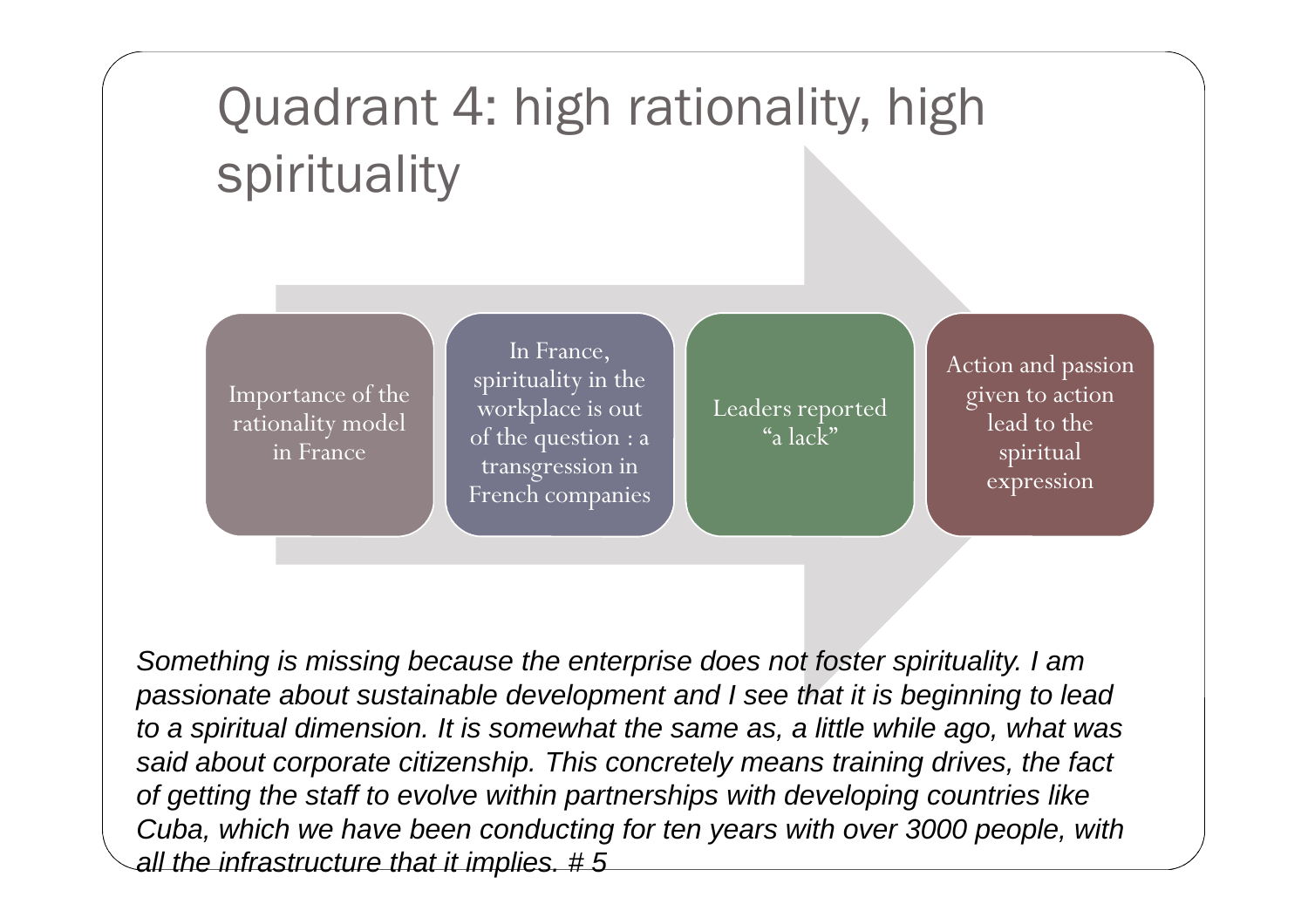#### Evolutions inside the model

In the French context, the path is:  $1 \rightarrow 2$  rationality only

 $\rightarrow$  3 rejection of the logic of rationality in favor of spirituality

 $\rightarrow$  4 synchronization by combinations, reconciliation of *soft* and *hard skills*

•Disruption of the normative rationalizing model, shaking off the initial model of rationality, to transcend it *determines what I am, and yet I realize I have been formatted along these lines. Suddenly it gave me more freedom, and*

•French reluctance to spirituality

*In the U.S., they are a lot of positive psychology ... Today, the effort to understand who we are is still much too superior to the effort we have to make to know who we must be and who we want to be. In France it is not really politically correct to go into personal development, the more complicated things get, and the less resource one has available. I am very worried that the country ... and I'm even going further, I'd rather have a guy who is going to land with Scientology because it is a little dorky, than to have him take Prozac pills for three years. For he would have far less of a chance to cope than by being reconnected to an entity. Today in France, one must admit we still have a level of development regarding spirituality, religion and the problems of personal development which is close to zero.*

*"in this life, I feel like I need to reconcile who I am with what I do, and not vice versa. It is not what I do that*

*now I'm actually no more a prisoner of those models, for better or for worse."* female leader. # 4

•In France, leaders prefer to use drugs and medications to cope with unease and stress. •the French still do not turn to an in-depth analysis (except for cases of personal initiatives). •Fear of manipulation

There is a polarization: we see so many people switch, we see bosses with great charisma whom we love spending time<br>a label is a polarization of attitudes among executives *and share ideas with, and with whom we are on the same wavelength; and then we also see people who are an antithesis in terms of behavior. Behaviors are polarizing. They become caricatures of themselves. #4*

*Paradoxically, the crisis that we are going through today can serve as the basis for very unusual associations such as spirituality and management, leadership and religion. This is a new trend, because normally management leadership goes hand in hand with success and accountability; we did not use to have this ability to combine soft and hard skills and finally, by doing this, only one part of a person's sensitivity used to be enhanced, on the side of reason, objectives, measurability and quantitative components, and not necessarily related to the qualitative, the measurement of the atmosphere, happiness and things that are softer. # 4*

•crisis consequences: a new emergent behavior

•Y generation demands, qualitative measuring, attention to well-being and the reference to soft skills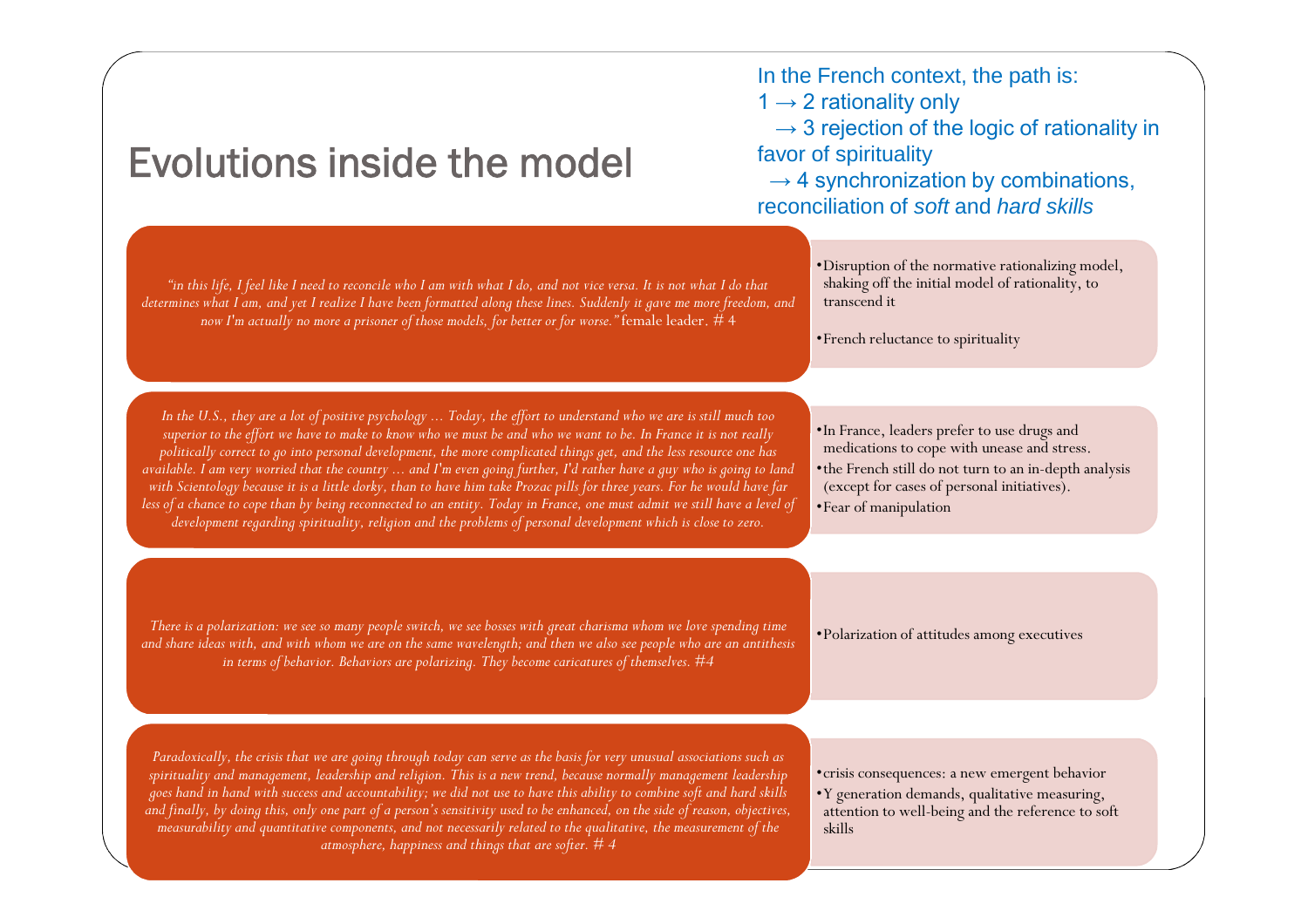| <b>Results</b>                                             |                                                                                                                                                                                                                                       |
|------------------------------------------------------------|---------------------------------------------------------------------------------------------------------------------------------------------------------------------------------------------------------------------------------------|
| Rationality: a limit to the<br>development of spirituality | •Stagnation at the rational point / confusion between pre-rational and traditional universes / fear of regression<br>to the religious pre-rational one (Wilber 1996)                                                                  |
| Rationality and spirituality :<br>a duality                | • The preference for one mechanism does not exclude the possibility of resorting to another (comfort vs effort)<br>• Temporary suppression of rationality after spiritual enlightenment - conciliation efforts led to reach a balance |
| Leaders are not all receptive                              | ·narcissistic, unbalanced people, personal ambition, lust for power<br>• few inclination for the common good and spirituality<br>· Spirituality places must be private, easily considered as sects                                    |
| Significant differences<br>between men and women           | • Prudential way for the men<br>• Daring attitude for women                                                                                                                                                                           |
| Leaders Exemplarity                                        | • Acceptance of differences (exposure to different situations, different people and teams) and legitimacy (by<br>loving others and developing their talents)                                                                          |
| Passages of leadership                                     | • Emphasize the ability to get out of fixed models of rationality<br>·(inner voice, intuition, sensitivity)                                                                                                                           |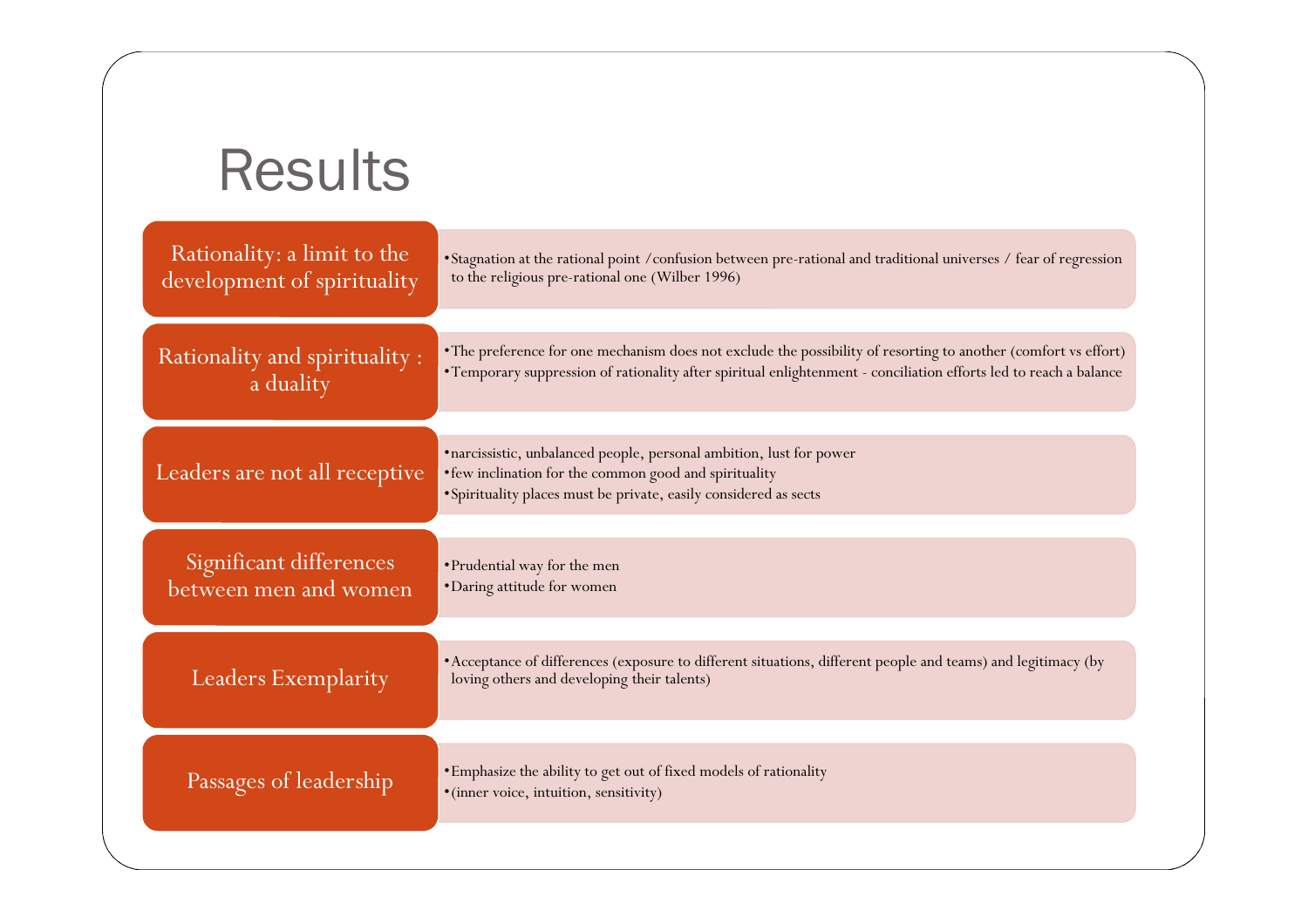#### Quadrant 3: low rationality, high spirituality / leaders focused solely on spirituality

*My upbringing and my environment have given me a good relational capacity and acceptance of others, which enables me to be accepted easily by everyone. I am always sensitive to others, it is always something very important for me to get to understand others, to show empathy, and I can empathize and connect well with people. I feel easily connected to others. People can easily get along with me .. .I hate pure, hard rationality. It's something I try to inculcate to my colleagues. First and foremost, try to get a feeling of things. # 2*

- A Moroccan CEO, who graduated from a French high school
- Immediately at ease with spirituality
- Closeness that develops with nature and rural settings
- Relational activity leads to rejection of the excesses of rationality.

*One must be credible in day by day action, be in line with what you say and to make them dream, to ensure that people say: this is the chance I've been waiting for. It is essential.This is related to the spiritual, to the extent one believes in man.There is always something good to get out of every person. # 2*

- he managed to made the business the most efficient of all the holding company.
- Success reasons: choosing the right team, establishment of trust with the entire staff, ability to generate visibility, helping others to project themselves into the future, making sure they feel that what you say is the truth.
- The relational dimension is widely mentioned as a means toward success
- His family, his religious education have enabled him to develop an open attitude to spirituality.
- Religion in this case can open up both a new and different dimension.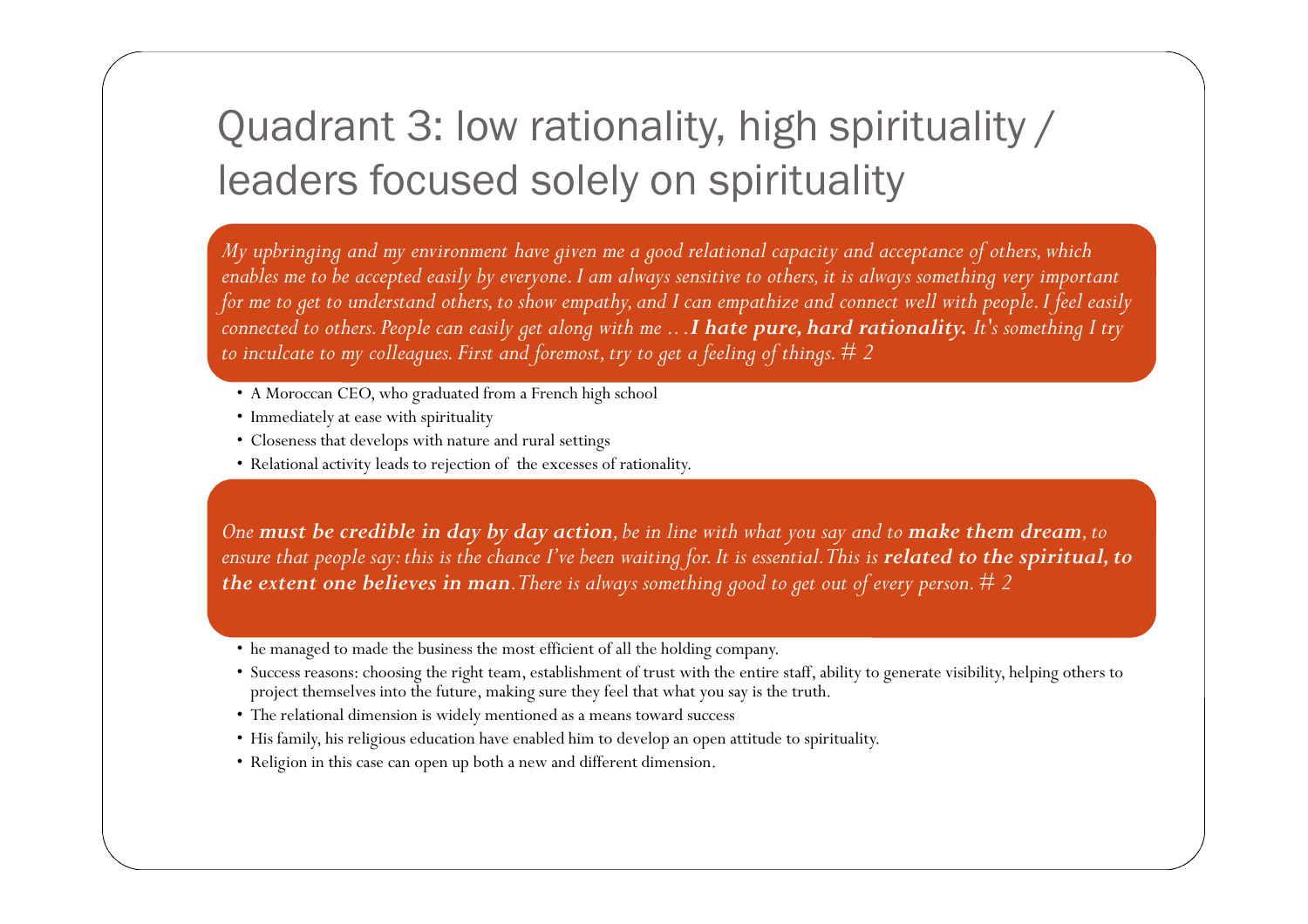# Questions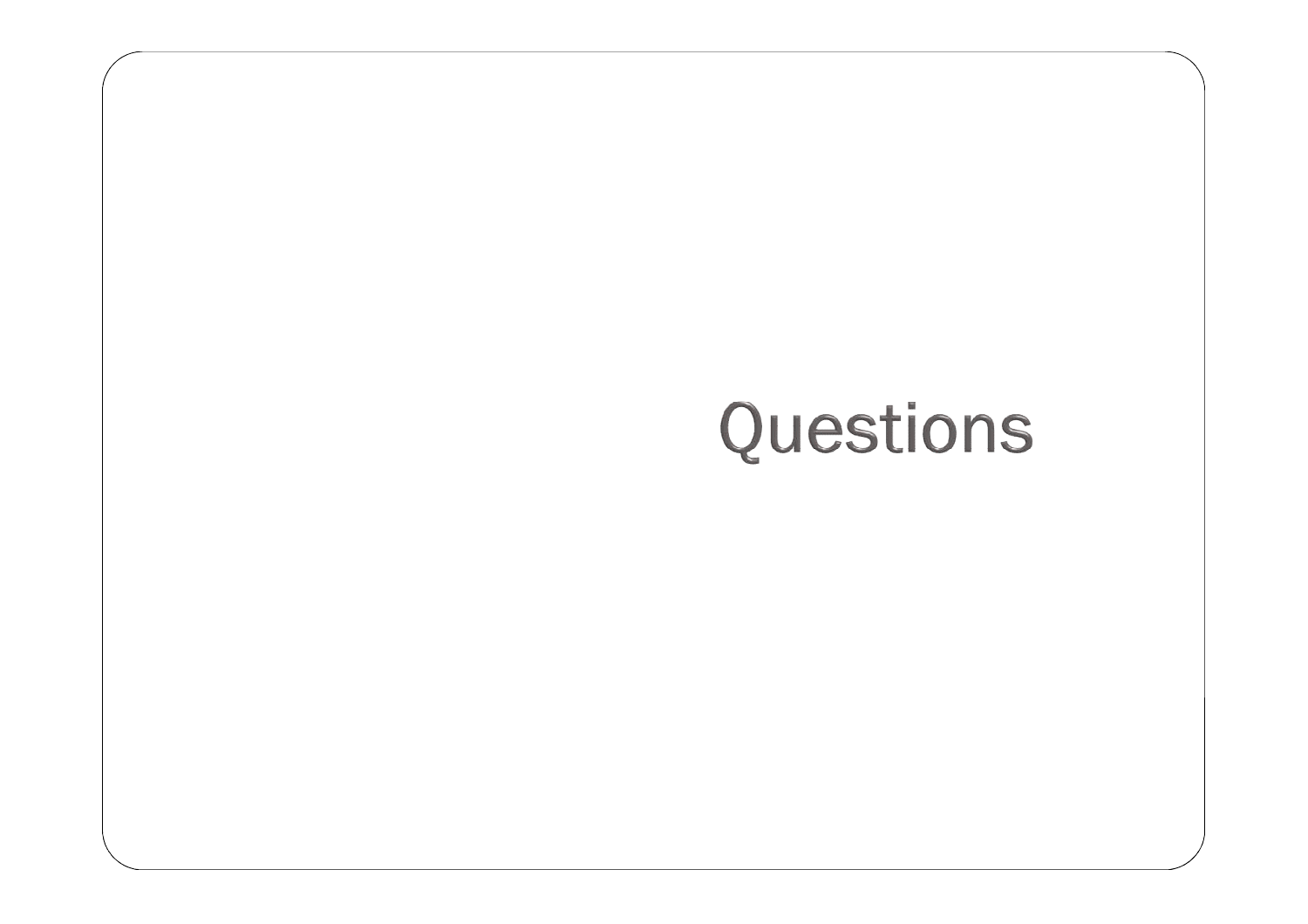### Question 1 - Methodology

- **Which kind of methodology do I see as the most appropriate to study leadership passages and spirituality?**
	- Which kind of sample (age, position, background) ?
	- Which kind of methods for collecting qualitative information? Individual vs collective interviews? Sharing among "connaisseurs"– insiders only?
- Which kind of "tricks" could be used to conduce people to confide (ways to overcome difficulty to make people talk about personal shortcomings, failure situations – to express intimate feelings)
- Is there room for a quantitative approach of the subject? If so, how?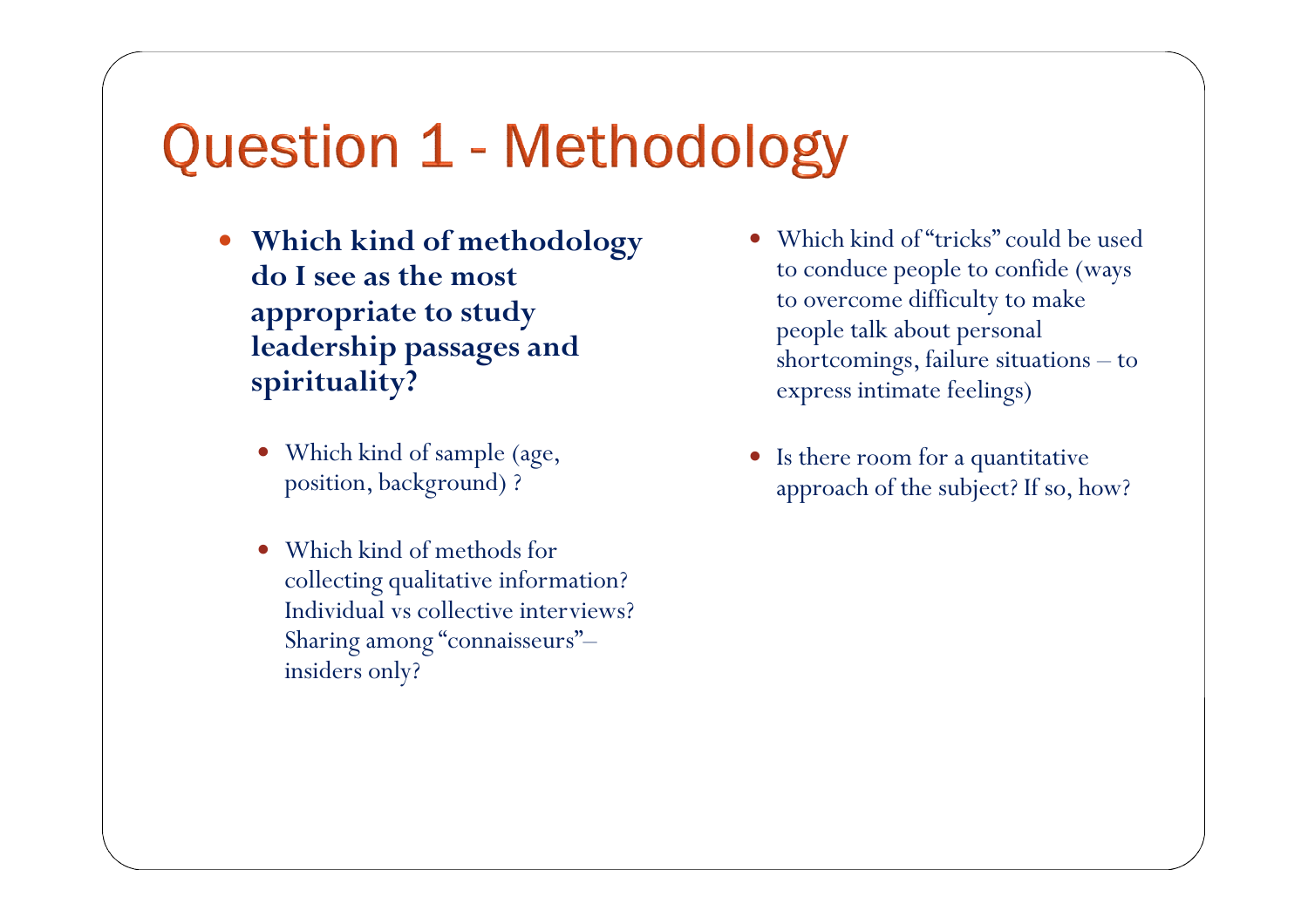## Question 2 - Leadership passages and spirituality

- What links could be construed between spirituality and leadership dimensions or roles (decision-making, ability to mobilize and create sense making at work)?
- What can spirituality bring about in strategic actions, decisions, practices?
- Does it make a particular and significant difference?
- Conversely, how can personal and professional experiences nourish leaders' spiritual beliefs?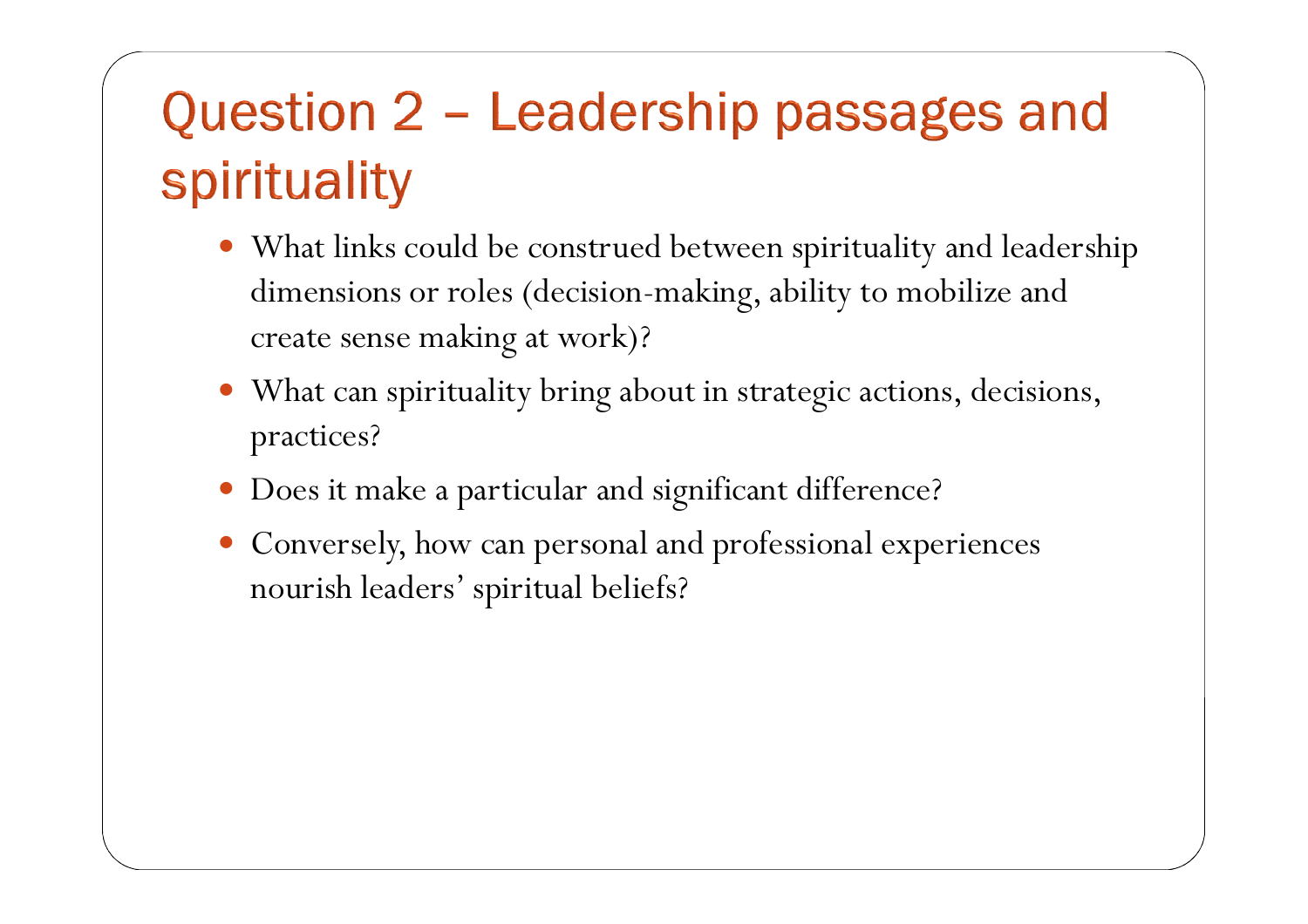## Question 3 - From leadership passages to personal passages

- Are they some leadership passages that are more significant to develop leaders spirituality?
- Considering my personal experience, which kind of passages were the most significant in the development of my own spirituality?
- Is it necessary to experience significant passages to open oneself to spirituality?
	- Are there other ways of developing our spirituality?
	- What do I do to enable my spiritual development?